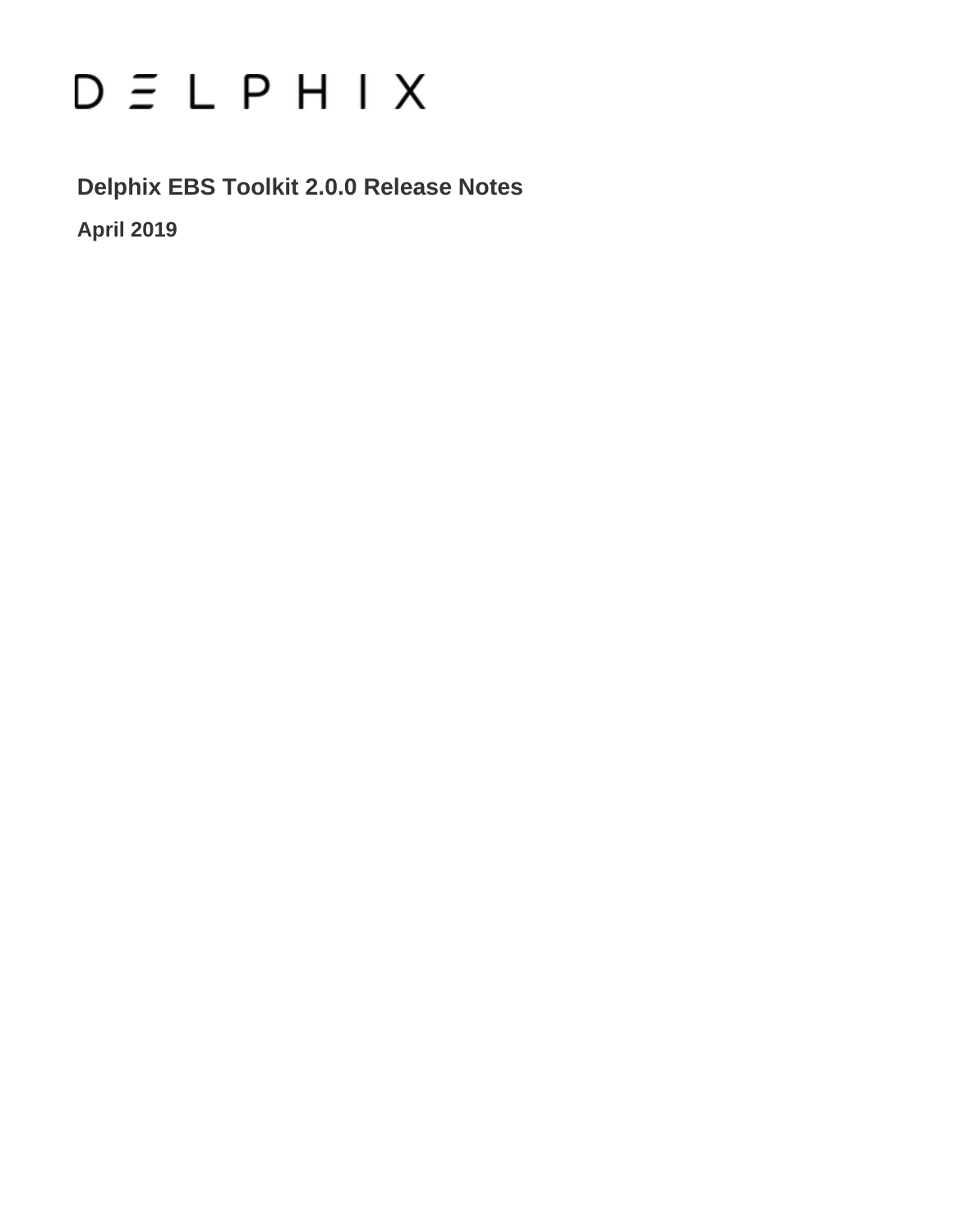Delphix EBS Toolkit 2.0.0 Release Notes You can find the most up-to-date technical documentation at: [docs.delphix.com](http://docs.delphix.com) The Delphix Web site also provides the latest product updates. If you have comments about this documentation, submit your feedback to: infodev@delphix.com

© 2019 Delphix Corp. All rights reserved.

Delphix and the Delphix logo and design are registered trademarks or trademarks of Delphix Corp. in the United States and/or other jurisdictions. All other marks and names mentioned herein may be trademarks of their respective companies.

Delphix Corp. 1400 Seaport Blvd, Suite 200 Redwood City, CA 94063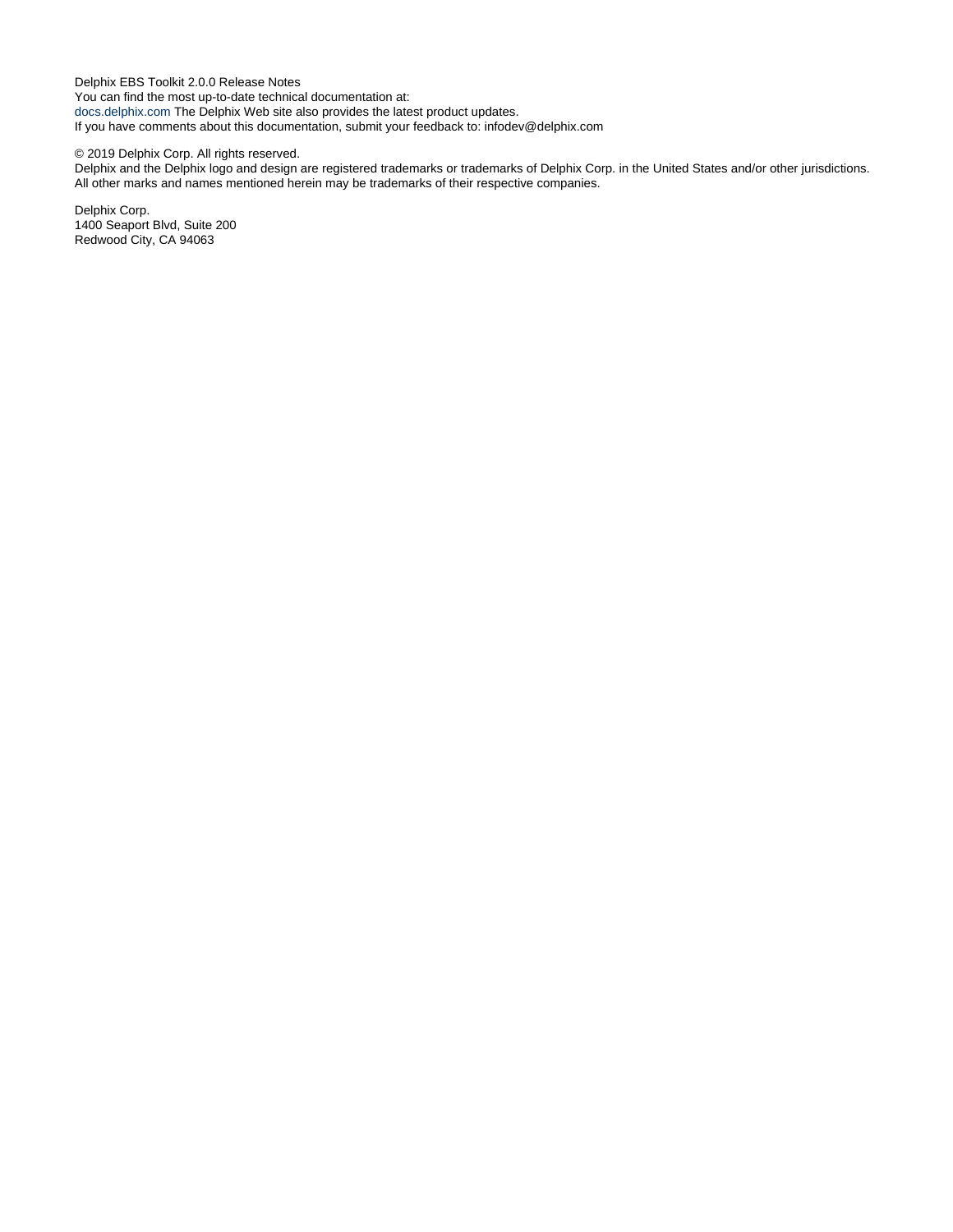## EBS Toolkit 2.0.0 Release Notes

### New Features

EBS toolkit version 2.0.0 contains the following new features for EBS 12.1 release:

- Use an arbitrary Delphix OS user to connect to remote machines and sudo to an appropriate EBS user for privileged operations
- With the Delphix 5.3.1.0 release, EBS 12.1 customers have separated the authentication access from the authorization for privileged operations resulting in a secure approach, especially for privileged actions.

## Toolkit Installation

Toolkits to support EBS virtualization are not automatically included in the Virtualization Engine deployment and are installed by Delphix Professional Services or Technical Support. A Support case can be opened requesting installation by following this [link](http://support-tickets.delphix.com/).

## Migration and Compatibility

#### **Supported Versions**

Oracle SI dbTechStack and Database

#### **EBS 12.1**

- Oracle10gR2 v10.2.0.5
- Oracle11gR1 v11.1.0.7
- Oracle11gR2 v11.2.0.4
- Oracle12cR1 v12.1.0.2

Oracle does not yet support the multi-tenant option for E-Business Suites, so Delphix cannot support this either.

#### **Oracle EBS appsTier**

- Single-node appsTier
- Multi-node appsTier with shared APPL\_TOP

The Delphix Engine does not provide support for provisioning a multi-node appsTier where the APPL\_TOP is not shared between nodes.

#### **Supported Operating Systems**

• Linux - RHEL 6.4 and RHEL 6.9

#### **Red Hat Enterprise Linux (RHEL)**

|                                   |                             | Oracle EBS 12.1 | Oracle EBS 12.2 |  |
|-----------------------------------|-----------------------------|-----------------|-----------------|--|
| <b>Supported EBS Apps version</b> |                             |                 |                 |  |
|                                   | <b>Supported OS Version</b> |                 |                 |  |
|                                   | <b>RHEL 5.5</b>             | Supported       | N/A             |  |
|                                   | <b>RHEL 5.6</b>             | Supported       | N/A             |  |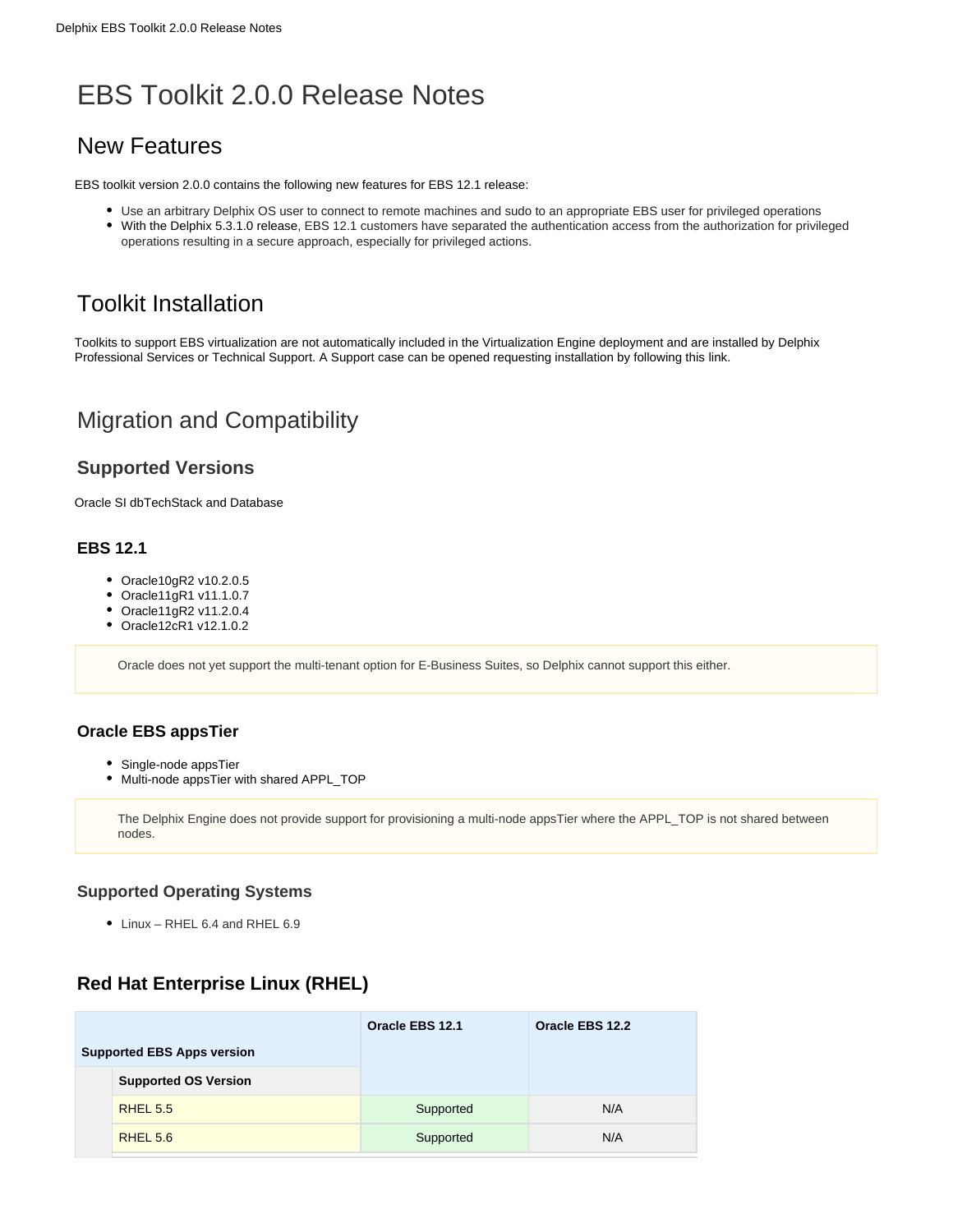| <b>RHEL 5.7</b>     | Supported     | N/A           |
|---------------------|---------------|---------------|
| <b>RHEL 5.8</b>     | Supported     | N/A           |
| <b>RHEL 5.9</b>     | Supported     | N/A           |
| <b>RHEL 5.10</b>    | Supported     | N/A           |
| <b>RHEL 5.11</b>    | Supported     | N/A           |
| <b>RHEL 6.0</b>     | Supported     | N/A           |
| RHEL 6.1            | Supported     | N/A           |
| <b>RHEL 6.2</b>     | Supported     | N/A           |
| <b>RHEL 6.3</b>     | Supported     | N/A           |
| RHEL <sub>6.4</sub> | Supported     | N/A           |
| RHEL 6.5            | Supported     | N/A           |
| RHEL 6.6            | Supported     | N/A           |
| RHEL 6.7            | Supported     | N/A           |
| RHEL <sub>6.8</sub> | Supported     | N/A           |
| RHEL <sub>6.9</sub> | Supported     | N/A           |
| <b>RHEL 7.0</b>     | Supported     | N/A           |
| <b>RHEL 7.1</b>     | Supported     | N/A           |
| <b>RHEL 7.2</b>     | Supported     | N/A           |
| <b>RHEL 7.3</b>     | Not Supported | Not Supported |

#### **Toolkit/Delphix Engine Compatibility**

Toolkits should be installed on compatible Delphix Engines per the table below:

| Delphix Engine | EBS_1.2.0  | EBS_1.3.0  | EBS_1.3.0  | EBS 1.3.1 | EBS 2.0.0 |
|----------------|------------|------------|------------|-----------|-----------|
| 5.1.x          | No.        | <b>No</b>  | <b>No</b>  | No        | <b>No</b> |
| 5.2.2.x        | No         | <b>No</b>  | <b>No</b>  | No        | <b>No</b> |
| 5.2.3.x        | Yes        | <b>Yes</b> | <b>No</b>  | <b>No</b> | <b>No</b> |
| 5.2.4.x        | Yes        | Yes        | <b>No</b>  | No        | <b>No</b> |
| 5.2.5.x        | Yes        | <b>Yes</b> | <b>No</b>  | <b>No</b> | <b>No</b> |
| 5.2.6.x        | Yes        | Yes        | <b>No</b>  | <b>No</b> | No        |
| 5.3.0.0        | Yes        | Yes        | Yes        | Yes       | <b>No</b> |
| 5.3.1.0        | <b>Yes</b> | Yes        | <b>Yes</b> | Yes       | Yes       |

#### **Unsupported EBS Versions and Features**

- Sudo Privilege 2.0.0 Toolkit for EBS 12.2 release
- Weblogic Password Change
- Support SSL enabled Environment
- $\bullet$  V<sub>2</sub>P